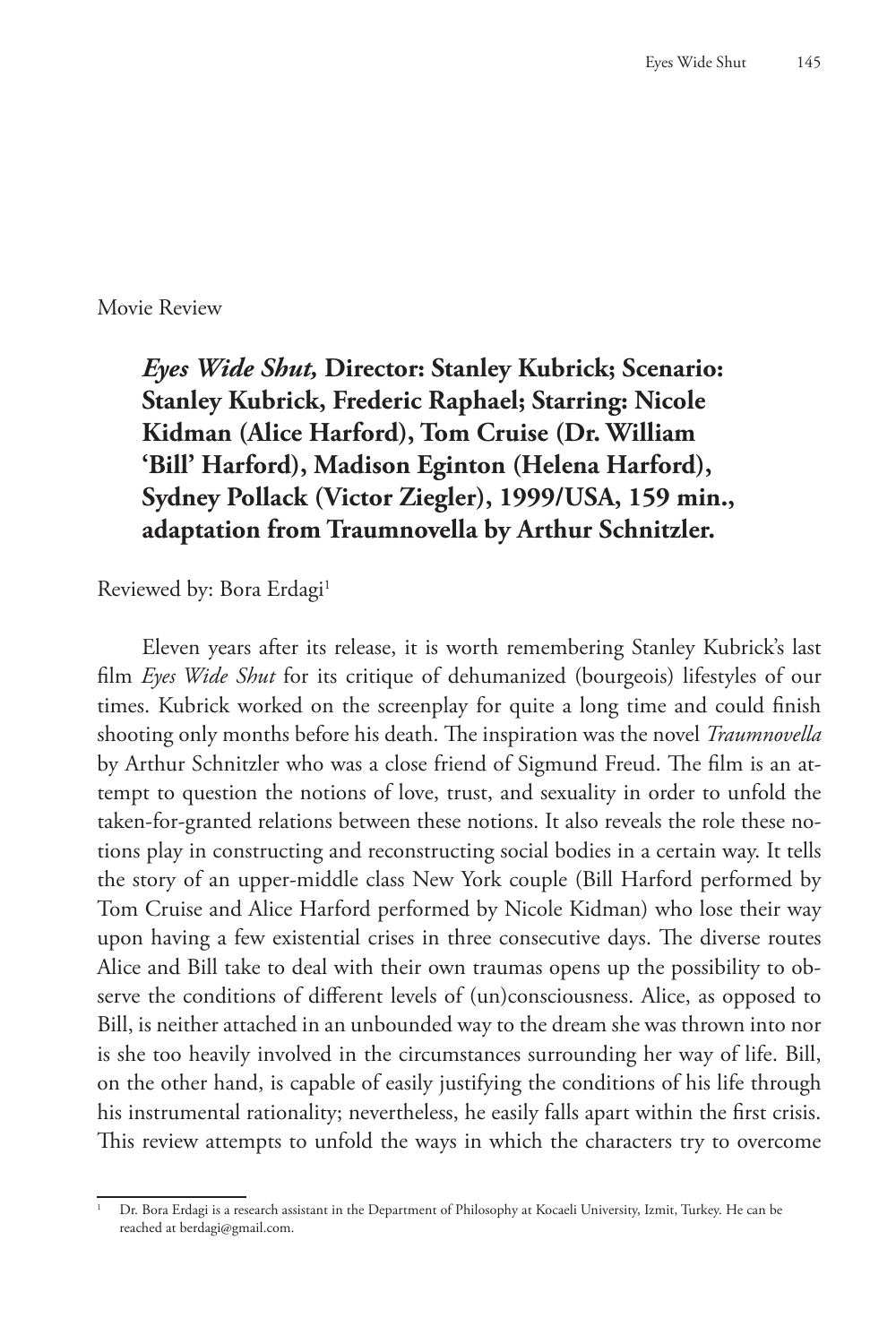these crises with respect to their class positions. In so doing, it also undertakes a broader search to speculate about the reified nature of current social relations. In other words, while the film reflects the psychoanalytic exploration of the characters, this review aims at a socio-political analysis of the characters.

Bill is a medical doctor working for upper-class people, and his wife Alice works as an art director. In the opening scene we see them in an extremely fancy Christmas ball where they find themselves separated and try to find each other for the rest of the evening. The next night, during a moment of drunkenness before having sex, Alice and Bill start talking about the previous night. Alice suddenly starts asking Bill questions about their relationship. Bill has a hard time answering Alice's simple questions such as "why do you love me?" As he tries to get out of the situation he is trapped in, he is faced with a confession from Alice. Alice tells him that she cannot avoid thinking about another man. More strikingly, she confesses that she was once ready to leave everything behind for the man she was thinking about. This confession shatters Bill's preconceived beliefs about his marriage as well as his own being. He is thus forced to open his eyes. However, he is not totally woken yet since opening one's eyes does not necessarily imply they have abandoned the dream. Bill, nevertheless, is now left scared and vulnerable, far from the stability of his security zone.

Upon receiving a phone call from a patient's family, Bill leaves home. But this trip will turn into a nightmare as he is now entirely defenseless. This nightmare will go on until Alice wakes him up. When he arrives at the patient's house, he is informed that his patient has died. Afterwards, the deceased patient's daughter confesses her love for Bill in the funeral room to which he does not respond and leaves the house. Walking on the street he encounters a prostitute, chats with her for a bit and goes to her place, something he would not have done before. These experiences greatly complicate things for Bill, especially after losing his footing on the takenfor-granted ground upon which he formally stood. The light of the real world now dazzles his eyes and yet he does not stop there. For him, the night turns into a search for a story through which he may obtain a counter-position to his wife's story so that he can reconstruct his lost self-esteem and strengthen his ego.

The audience is then brought to a pivotal moment in the story when Bill meets a friend in a pub. His friend mentions a private sex party for upper class New Yorkers. Bill obtains the secret password from his friend and attends by infiltrating the party house with a rented mask and costume. However, Bill's identity is revealed and a prostitute sacrifices herself in an effort to rescue him. After having to leave the party, he gets back home and finds Alice talking in her sleep. He wakes her up. Alice tells Bill that, in her dream, he and she were naked in a deserted place. She says that when he left her to find their clothes, she felt better. Then, the man she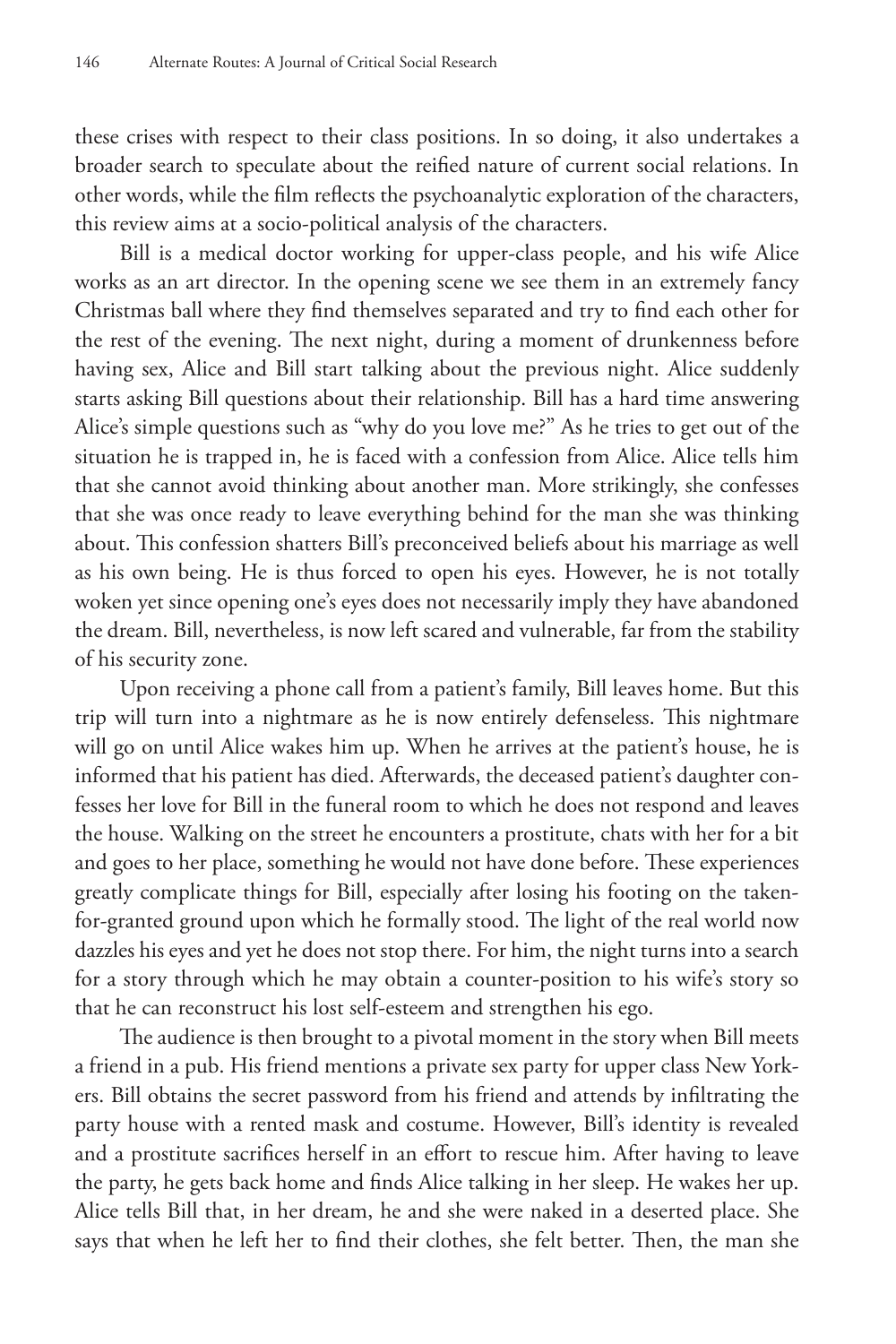had been constantly thinking about appeared and they began having sex in front of a crowd. Alice's dream brings forth an absolute possibility for Bill to be woken up from his own dream that is his reality. However, Bill denies that possibility and retains his calm position. The next day, he returns the rented costume and witnesses the store owner selling his teenage daughter to others for sex. In light of these, and other shocking events in two consecutive nights, he realizes that he has to face his own reality. That same night Bill, who finally has something of his own to confess, starts explaining to Alice what he had experienced over the last three days. This, for both of them, may denote the end of the sleep, but still not the dream. Their sleep ends and eyes are now wide open! With the first sunlight falling on the ground, the Harford family is metamorphosed.

While Christmas shopping the next day, we hear a short dialogue between our "exhausted warriors":

*Bill: What do you think we should do?*

*Alice: What do I think? I don't know. Maybe I think (...) we should be grateful that we've managed to survive through all of our adventures (…) whether they were real or only a dream.*

*Bill: A dream is never just a dream.*

*Alice: The important thing is we're awake now.*

Alice's open, questioning and repentant attitude throughout the film proves to be healing for their relationship. She helps, despite all the hardship, the lived experience arise to the level of consciousness rather than suppressing it. Throughout the film, Bill appears on the screen much more than Alice does. Alice however, appears only in critical moments, mimicking the relationship between the conscious and unconscious.

Bill, on the other hand, acts 'rationally' under almost all circumstances. But his rationality lacks content; it is completely instrumental, and he observes reality from a paradigmatically representational perspective. Questioning is rarely a feature of his rationality. He fears falling apart as he experiences something new and shocking. However, falling apart in Bill's case does not spring from the 'shock of experience', which Walter Benjamin defines in his miscellaneous writings as a norm of nineteenth-century intellectuals. According to Benjamin, shock disintegrates people's emotional world, but it also restructures their intellectual world. In Bill's case, it is hard to observe this restructuring of his reason because he does not utilize the shocking experiences to transform his reality. It is more as if Bill has had an accident and keeps chasing whatever has crashed into him rather than trying to understand what had happened. It is, therefore, obvious that Bill is not a typical inheritor of the nineteenth-century shock experience. In this sense, he indeed behaves in the exact opposite way to which Benjamin describes. Bill represents the instrumental reason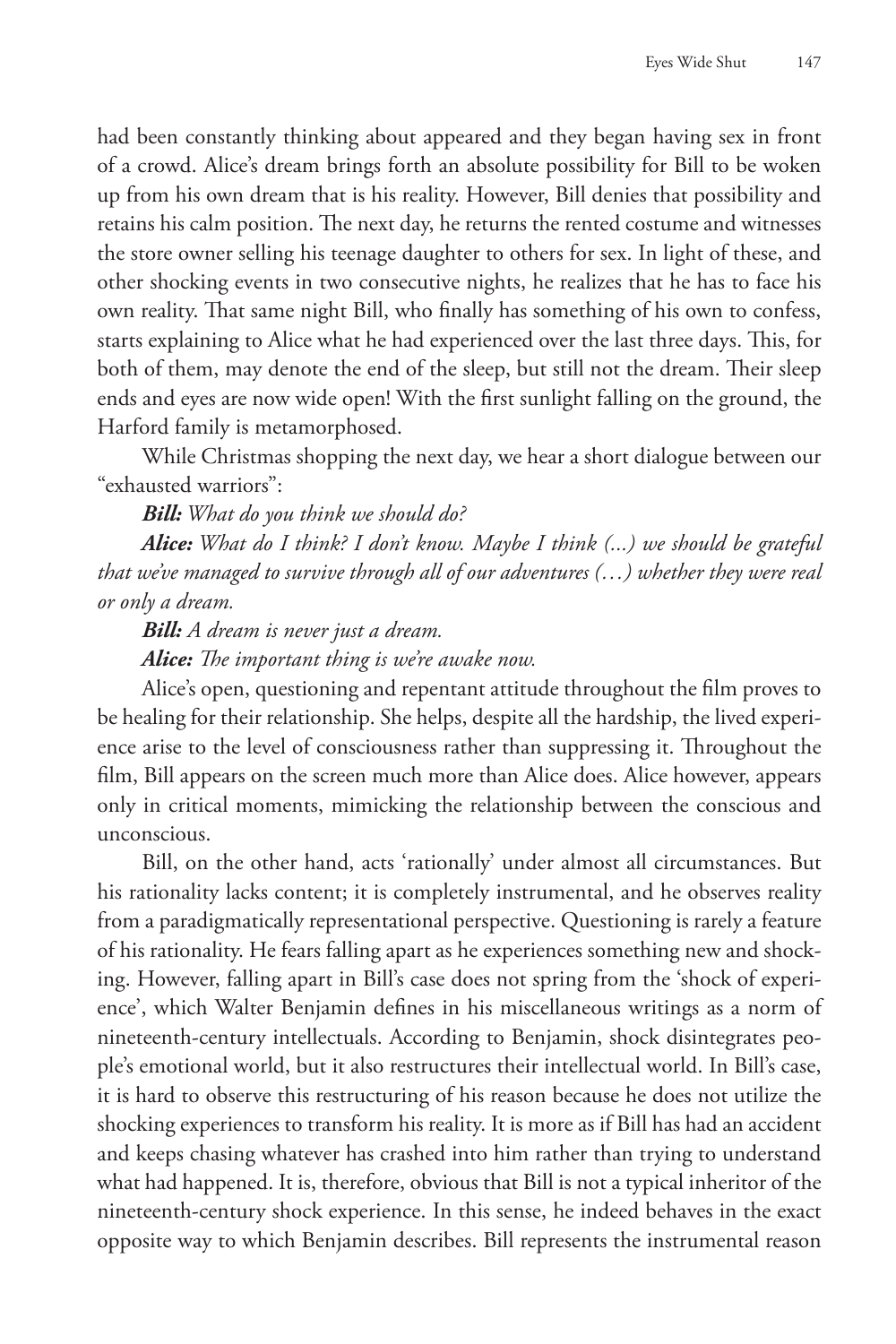that Theodor W. Adorno radically criticizes. Moreover, Bill resembles a typical reconciliatory bourgeois of twentieth-century Keynesianism who declares himself as participative in social and political life, while completely ignoring the ongoing class struggles and yet wanting his 'heroism' to be acknowledged by others. His dreams and fantasies about the world—and about his heroic position in it—replace his real life experiences, and therefore it is difficult for him to be woken from his dreams (his constructed reality).

Alice, on the other hand, positions herself at the complete opposite pole. She thinks that it is foolish to hide behind masks, especially after the masks are uncovered. Thus, unlike Bill, she chooses to deal with reality, not through fantasy but through language. In that, she also tries to emancipate language from its given constraints. Emancipating language from its chains allows for slippages and enables consciousness to set itself free from tensions. This opens up room for spontaneity. Her use of story-telling, her first story occurring while her and Bill were smoking marijuana and the second after just waking up, represents this process. Alice's peaceful reconciliation with reality is therefore much easier than Bill's, which moves Alice to an advantageous position over Bill. However, it by no means puts her in a revolutionary position because Alice in a sense occupies the position of the bourgeoisie in the totality of the capitalist system, as Georg Lukacs would put it. For Lukacs, the bourgeoisie is aware of the reality of class struggles with respect to their position within the master-slave dialectic. However, for the sake of their very existence, 'the master' (the bourgeoisie) forces 'the slave' (the proletariat) to obey. What this contradictory mechanism of subordination generates for the bourgeoisie is twofold: the awareness of their dependence on the proletariat and possibility of manipulation. Yet this awareness does not put the bourgeoisie in a revolutionary position, which would allow them to overcome this contradiction. Broadly speaking, as long as the bourgeoisie can survive this contradiction, the system will continue to benefit them. In this context, Alice, unlike Bill, is well aware of her and Bill's own class position and behaves in the way this awareness requires. She knows that, as members of the upper-middle class, they are afforded the privilege of enjoying their life through the denial and manipulation of the shocking contradictions their material conditions may reinforce. It is this knowledge that makes her a healing agent in their relationship even during times of crisis. This knowledge provides her with the flexibility to easily adjust her reality to the changing circumstances and assume the different stances necessary in defense of both herself and her husband.

The two portraits drawn above help us to unpack two different modes of politics. The first, represented by Bill, depends entirely on traditional modalities; the functioning of which is dependent less on awareness than it is on repression techniques as a defense mechanism. As opposed to its rational outlook, it is never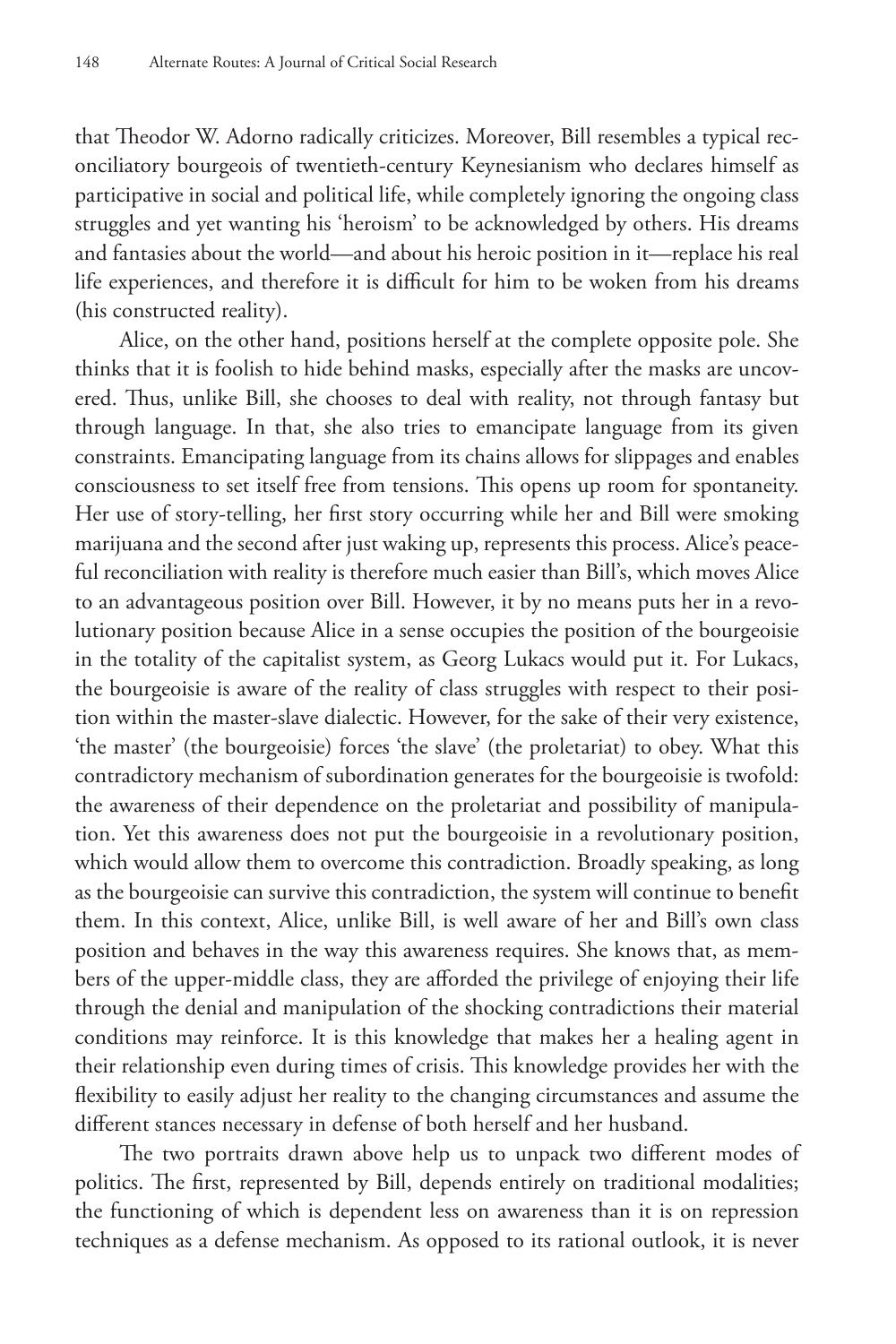reconciled with critical reasoning. This is a bourgeois politics. The second, represented by Alice, relies on awareness as well as manipulation; it also emanates from a bourgeois politics. Despite the differences, both modes of politics require masks to be performed. Because, as it is illustrated above for both Alice and Bill, family replaces free sex in their relationship, reality replaces fantasy, recognition by others replaces conflict, the conservation of lifestyle replaces alteration and finally, dream/ masks replaces real life.

Then, it seems reasonable to claim the following: Waking up is not as difficult as imagined. It is however, more difficult to awaken from a dream that is thought to be limited by the sleep itself. Because dreaming is not something that consciousness can deal with easily, unpacking a dream is only possible through the denial of various masks. Abandoning the masks however, requires a realistic revolutionary position acknowledging the real life experiences and material conditions of today's world where dreaming is made tremendously charming through the fantasy, ideologies and ubiquitous reification that occupies almost every aspect of modern life.

In the last scene of the film, both Alice and Bill obtain awareness of their bourgeois lifestyles. In other words, both characters finally wake up from their sleep. Neither of them however, abandons their dreams because neither wants to lose their world of fetishized commodities. In this way, Lukacs's prophecy does not come true: totality is preserved for the sake of totality.